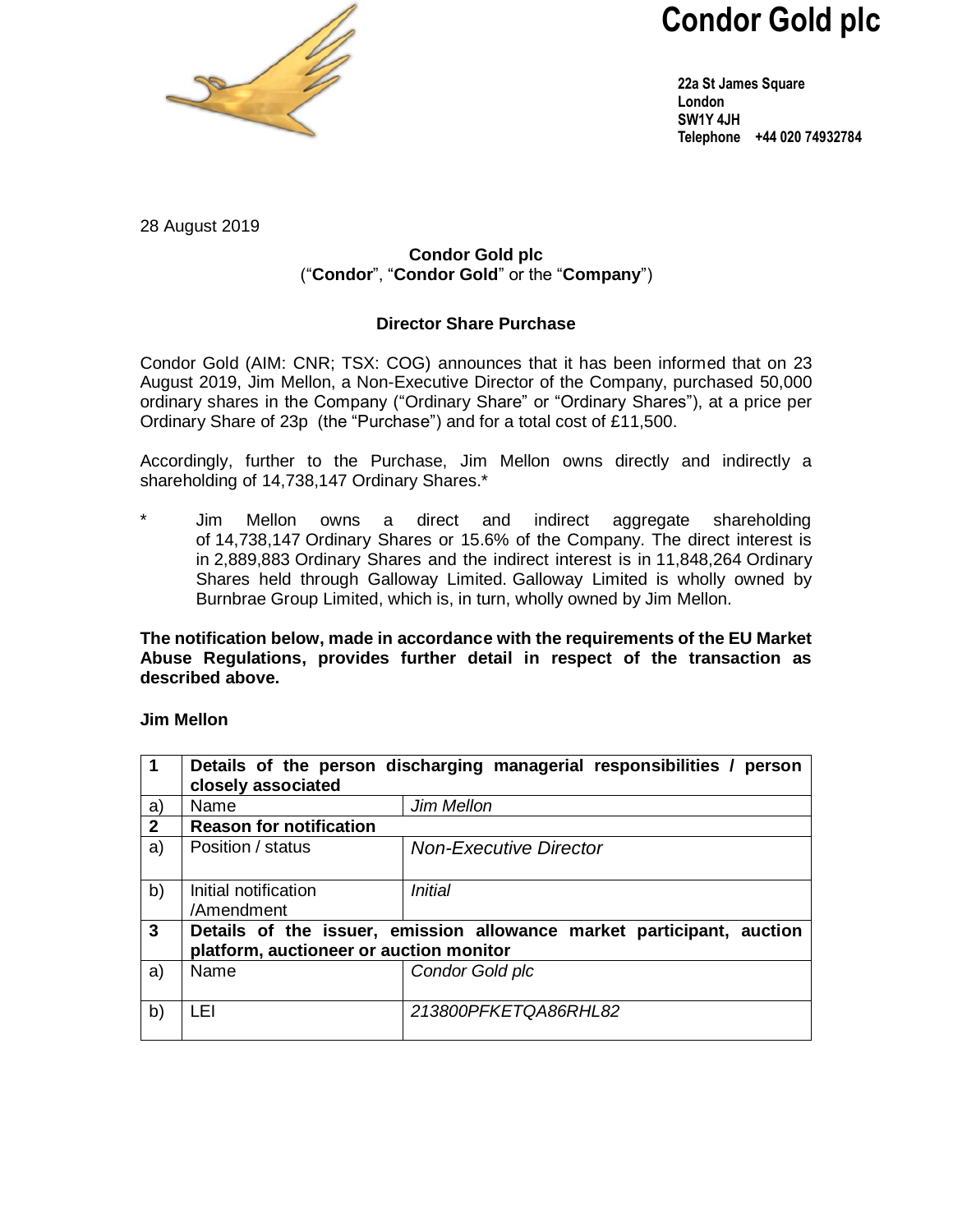| 4        | Details of the transaction(s): section to be repeated for (i) each type of<br>instrument; (ii) each type of transaction; (iii) each date; and (iv) each place |                                                               |                                                |  |
|----------|---------------------------------------------------------------------------------------------------------------------------------------------------------------|---------------------------------------------------------------|------------------------------------------------|--|
|          | where transactions have been conducted                                                                                                                        |                                                               |                                                |  |
| a)       | Description of<br>the<br>financial instrument, type<br>of instrument                                                                                          | 50,000 Ordinary shares of 20 pence each in Condor<br>Gold plc |                                                |  |
|          | Identification code                                                                                                                                           | <i><b>ISIN GB00B8225591</b></i>                               |                                                |  |
|          | Nature of the transaction                                                                                                                                     |                                                               | Purchase of Ordinary shares as described above |  |
| C)       | Price(s) and volumes(s)                                                                                                                                       |                                                               |                                                |  |
|          |                                                                                                                                                               | Price(s)                                                      | Volumes(s)                                     |  |
|          |                                                                                                                                                               | 23 pence                                                      | 50,000                                         |  |
|          |                                                                                                                                                               |                                                               |                                                |  |
| d)       | Aggregated information                                                                                                                                        | n/a                                                           |                                                |  |
| $\Theta$ | Date of the transaction                                                                                                                                       | 23 August 2019                                                |                                                |  |
| f        | Place of the transaction                                                                                                                                      | London Stock Exchange, AIM (XLON)                             |                                                |  |

### **- Ends –**

For further information please visit www.condorgold.com or contact:

| Condor Gold plc                 | Mark Child, Chairman and CEO<br>+44 (0) 20 7493 2784               |
|---------------------------------|--------------------------------------------------------------------|
| <b>Beaumont Cornish Limited</b> | <b>Roland Cornish and James Biddle</b><br>+44 (0) 20 7628 3396     |
| <b>Numis Securities Limited</b> | John Prior and James Black<br>+44 (0) 20 7260 1000                 |
| <b>Blytheweigh</b>              | Tim Blythe, Camilla Horsfall and Megan Ray<br>+44 (0) 20 7138 3204 |

Condor Gold plc was admitted to AIM in May 2006 and dual listed on the TSX in January 2018. The Company is a gold exploration and development company with a focus on Nicaragua.

In August 2018, the Company announced that the Ministry of the Environment in Nicaragua had granted the Company the Environmental Permit ("EP") for the development, construction and operation of a processing plant with capacity to process up to 2,800 tonnes per day at its wholly-owned La India gold project ("La India Project"). The EP is considered to be the master permit for mining operations in Nicaragua. Condor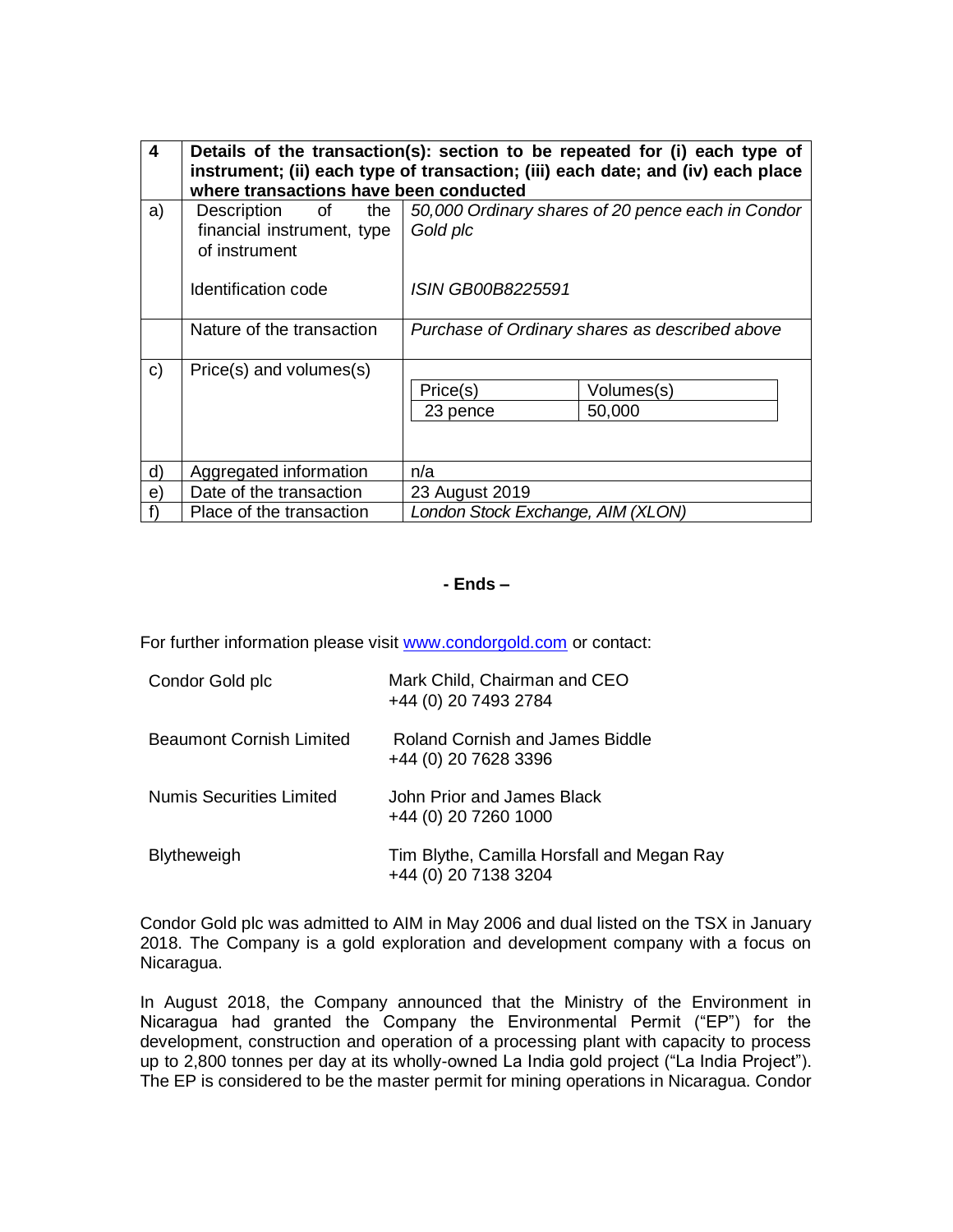Gold published a Pre-Feasibility Study ("PFS") on La India Project in December 2014, as summarised in the Technical Report entitled "*Technical Report on the La India Gold Project, Nicaragua, December 2014*", dated November 13, 2017 with an effective date of December 21, 2014 (the "**Technical Report**"), prepared in accordance with NI 43-101. The Technical Report was prepared by or under the supervision of Tim Lucks, Principal Consultant (Geology & Project Management), Gabor Bacsfalusi, Principal Consultant (Mining), Benjamin Parsons, Principal Consultant (Resource Geology), each of SRK Consulting (UK) Limited, and Neil Lincoln of Lycopodium Minerals Canada Ltd., each of whom is an independent "qualified person" as defined by NI 43-101. The PFS details an open pit gold Mineral Reserve in the Probable category of 6.9 Mt at 3.0 g/t gold for 675,000 oz gold, producing 80,000 oz gold per annum for seven years. La India Project contains a Mineral Resource ("**Mineral Resource Estimate**") in the Indicated category of 9,850Kt at 3.6 g/t gold for 1,140Koz gold and 8,479Kt at 4.3g/t gold for 1,179Koz gold in the Inferred category. The Indicated Mineral Resource is inclusive of the Mineral Reserve. The Mineral Resource Estimate is dated January 25, 2019 and was prepared by SRK Consulting (UK) Limited ("SRK") using the terminology, definitions and guidelines given in the Canadian Institute of Mining, Metallurgy and Petroleum (CIM) Standards on Mineral Resources and Mineral Reserves (May 2014).

The technical and scientific information in this press release has been reviewed, verified and approved by Andrew Cheatle, P.Geo., who is a "qualified person" as defined by NI 43-101.

#### **Disclaimer**

Neither the contents of the Company's website nor the contents of any website accessible from hyperlinks on the Company's website (or any other website) is incorporated into, or forms part of, this announcement.

#### **Forward Looking Statements**

*All statements in this press release, other than statements of historical fact, are 'forwardlooking information' with respect to the Company within the meaning of applicable securities laws, including statements with respect to: the capital structure, the Mineral Resources, Mineral Reserves and future production rates and plans at the La India Project. Forward-looking information is often, but not always, identified by the use of words such as: "seek", "anticipate", "plan", "continue", "strategies", "estimate", "expect", "project", "predict", "potential", "targeting", "intends", "believe", "potential", "could", "might", "will" and similar expressions. Forward-looking information is not a guarantee of future performance and is based upon a number of estimates and assumptions of management at the date the statements are made including, among others, assumptions regarding: future commodity prices and royalty regimes; availability of skilled labour; timing and amount of capital expenditures; future currency exchange and interest rates; the impact of increasing competition; general conditions in economic and financial markets; availability of drilling*  and related equipment; effects of regulation by governmental agencies; the receipt of *required permits; royalty rates; future tax rates; future operating costs; availability of future sources of funding; ability to obtain financing and assumptions underlying estimates*